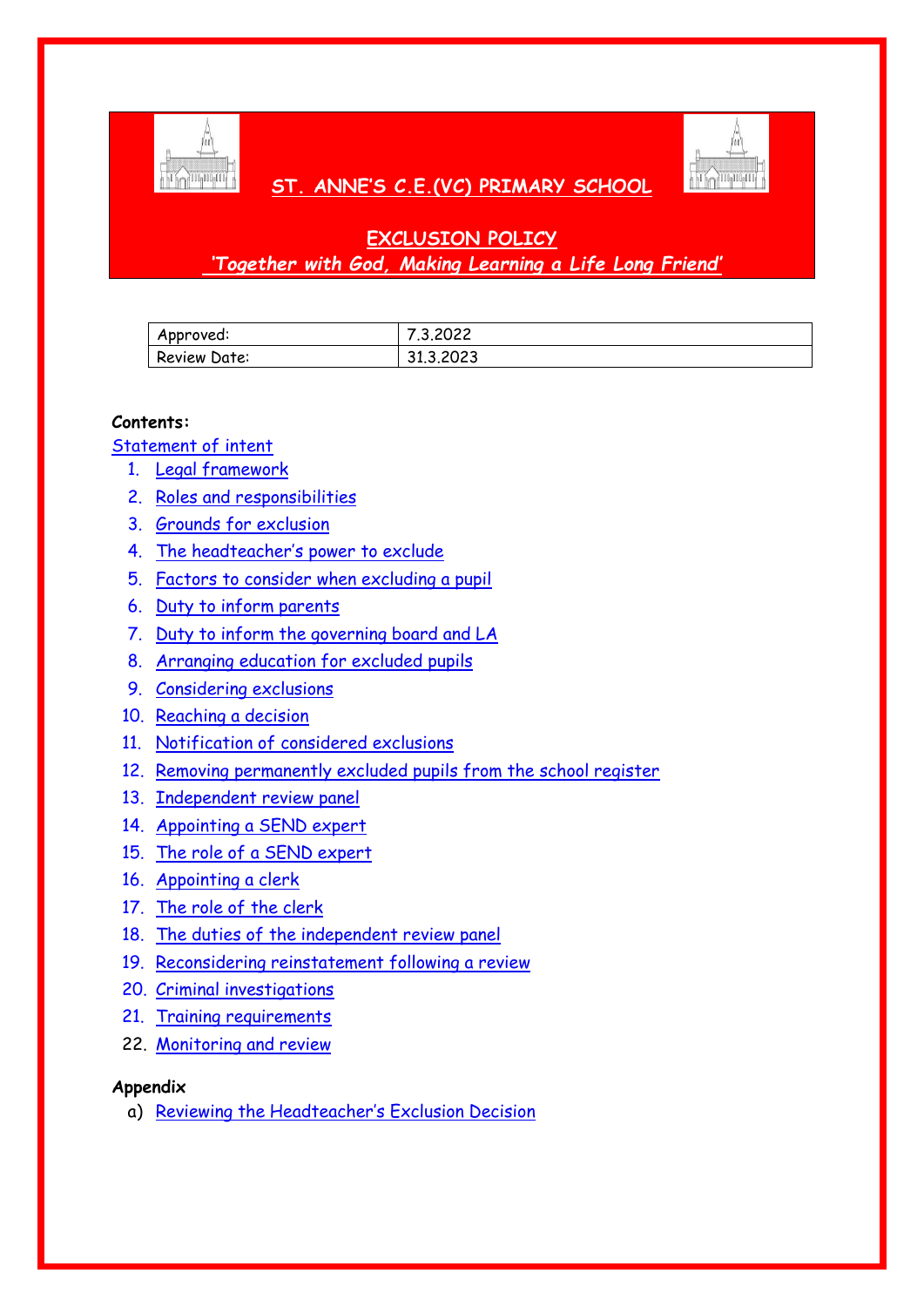<span id="page-1-0"></span>**We are a Church of England School and our policies are written with a commitment to our Christian Character, which is rooted in the Bible.** 

**Start children off on the way they should go and even when they are old they will not turn from it (Proverbs 22:6)**

#### **Statement of intent**

At St Anne's C.E. Primary School, we understand that good behaviour and discipline is essential for promoting a high-quality education.

Amongst other disciplinary sanctions, the school recognises that exclusion of pupils may be necessary where there has been a serious breach, or consistent breaches, of the school's Behaviour Policy. Excluding a pupil may also be required in instances where allowing the pupil to remain in school would be damaging to the education and welfare of themselves or others; in all cases, excluding pupils should only be used as a means of last resort.

The school has created this policy to clearly define the legal responsibilities of the headteacher, governing board and Local Authority when responding to pupil exclusions, to ensure that they are dealt with both fairly and lawfully, and in line with DfE statutory guidance.

This policy also aims to secure a pupil's right to an education despite having been excluded, by ensuring that appropriate arrangements are in place.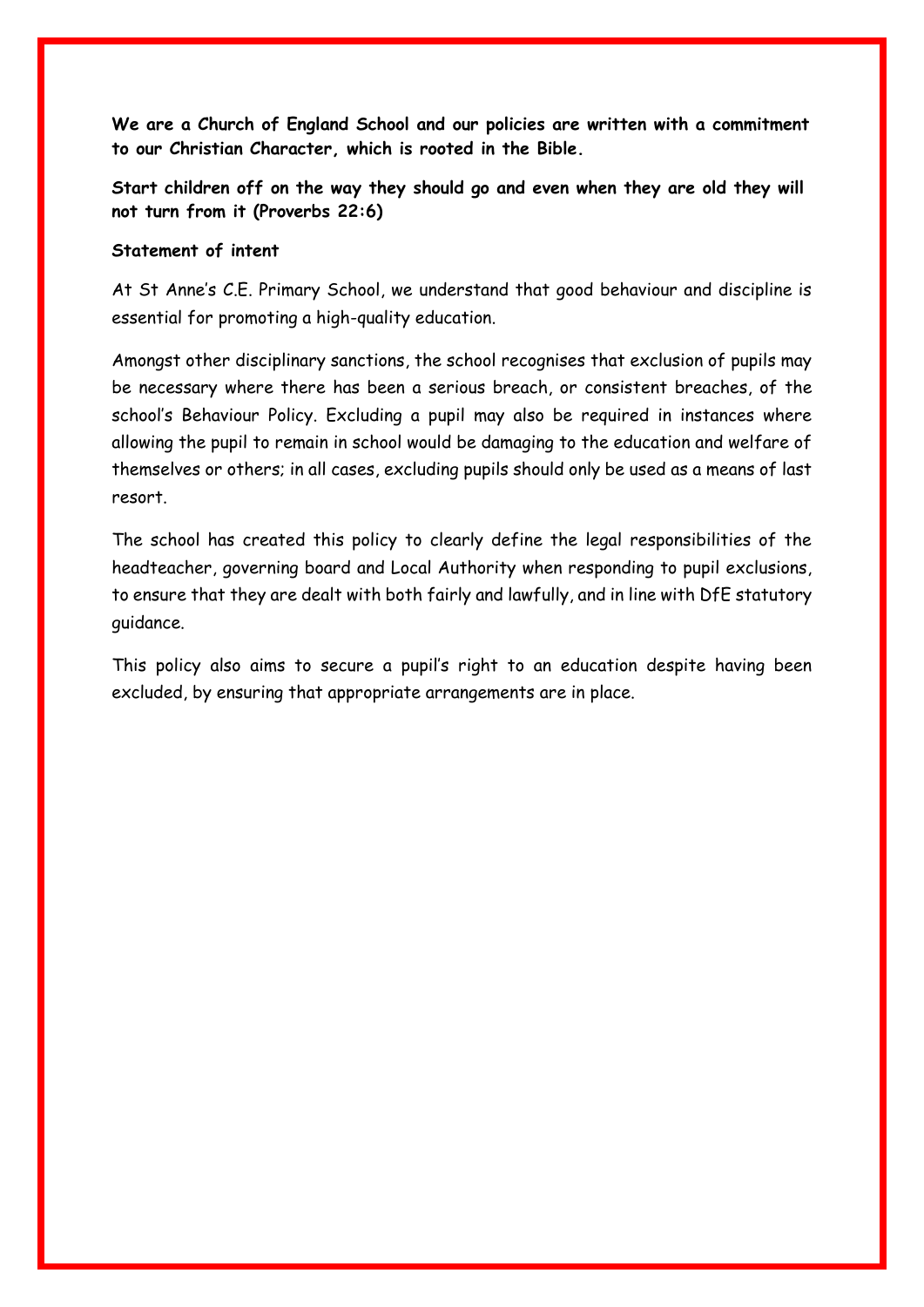## <span id="page-2-0"></span>**1. Legal framework**

This policy has due regard to all relevant legislation including, but not limited to, the following:

- Education Act 2002
- The School Discipline (Pupil Exclusions and Reviews) (England) Regulations 2012
- Education and Inspections Act 2006
- Education Act 1996
- The Education (Provision of Full-Time Education for Excluded Pupils) (England) Regulations 2007
- The European Convention on Human Rights (ECHR)
- Equality Act 2010

This policy also has due regard to statutory and non-statutory guidance, including, but not limited to, the following:

- DfE (2017) 'Exclusion from maintained schools, academies and pupil referral units in England'
- DfE (2016) 'Behaviour and discipline in schools'
- DfE (2015) 'Special educational needs and disability code of practice: 0 to 25 years'
- DfE (2018) 'Mental health and behaviour in schools'

This policy operates in conjunction with the following school policies:

- Behaviour Policy
- Anti-Bullying Policy
- Pupil Code of Conduct
- Special Educational Needs and Disabilities (SEND) Policy
- Social, Emotional and Mental Health (SEMH) Policy
- Child Protection and Safeguarding Policy

## <span id="page-2-1"></span>**2. Roles and responsibilities**

The LA is responsible for:

- Having due regard to the relevant statutory guidance when carrying out its duties in relation to the education of LAC.
- Arranging suitable full-time education for any pupil of compulsory school age excluded permanently, in coordination with the school.
- Reviewing and reassessing pupils' needs in consultation with their parents where they have an EHC plan and are excluded permanently, with a view to identifying a new placement.
- Arranging for an independent review panel hearing to review the decision of the governing board not to reinstate a permanently excluded pupil where required.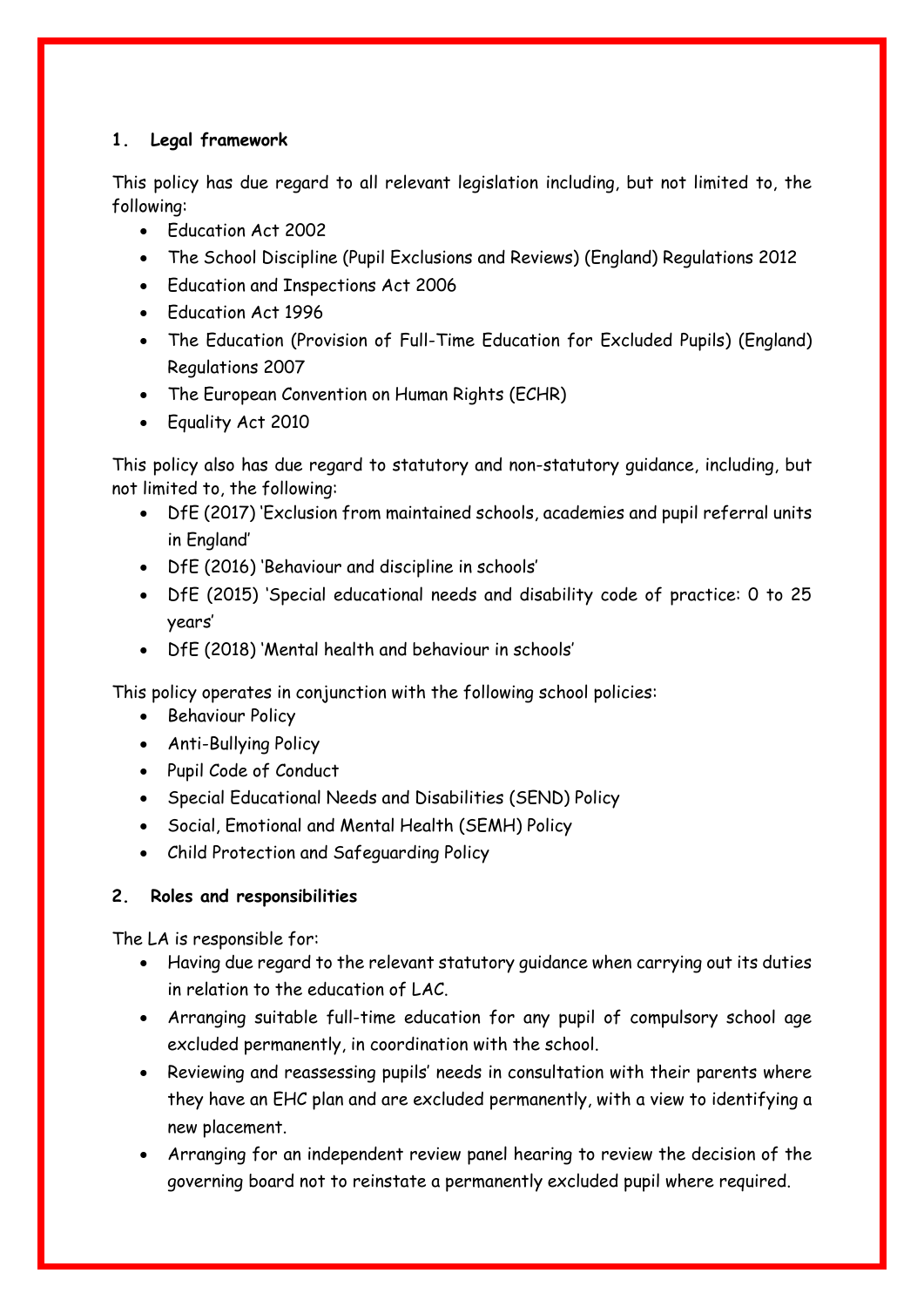- Arranging the hearing without delay at a time, date and venue convenient for all parties.
- Ensuring the independent review panel consists of three or five members as appropriate, which represent the required categories.
- **[This is not statutory. Where not appointed, the responsibilities should be assumed by the LA.]** Appointing a clerk to provide advice to the panel and parties to the review on procedure, law and statutory guidance on exclusions.
- Ensuring all panel members and the clerk have received training within the two years prior to the date of the review.
- If requested by parents, appointing a SEND expert to attend the panel and covering the associated costs of this appointment.

The governing board is responsible for:

- Providing information to the Secretary of State and LA about any exclusions within the last 12 months.
- Arranging suitable full-time education for any pupil of compulsory school age excluded on a fixed-term basis.
- Considering parents' representations about exclusions within 15 school days of receiving notice if the appropriate requirements are met.
- Where an exclusion would result in a pupil missing a public examination or test, considering the exclusion before this date.
- Considering whether it would be appropriate for a pupil to be permitted onto the school premises to sit the public examination or test.
- Arranging the representation meeting at a time and date convenient to all parties, but in compliance with the statutory time limits.
- Adhering to its responsibilities to consider the reinstatement of pupils.
- Considering the interests and circumstances of the excluded pupil, including the circumstances in which they were excluded, and have due regard to the interests of others at the school.
- Using the civil standard of proof (based on the 'balance of probabilities', it is more than likely that the fact is true) when establishing the facts relating to an exclusion.
- Ensuring clear minutes are taken of the representation meeting.
- Noting the outcome of the representation meeting on the pupil's education record, along with copies of relevant papers for future reference.
- Notifying the pupil's parents, the headteacher and LA of its decision and the reasons for it, without delay.
- Where appropriate, informing parents of where to apply for an independent review panel.
- Informing parents of relevant sources of information.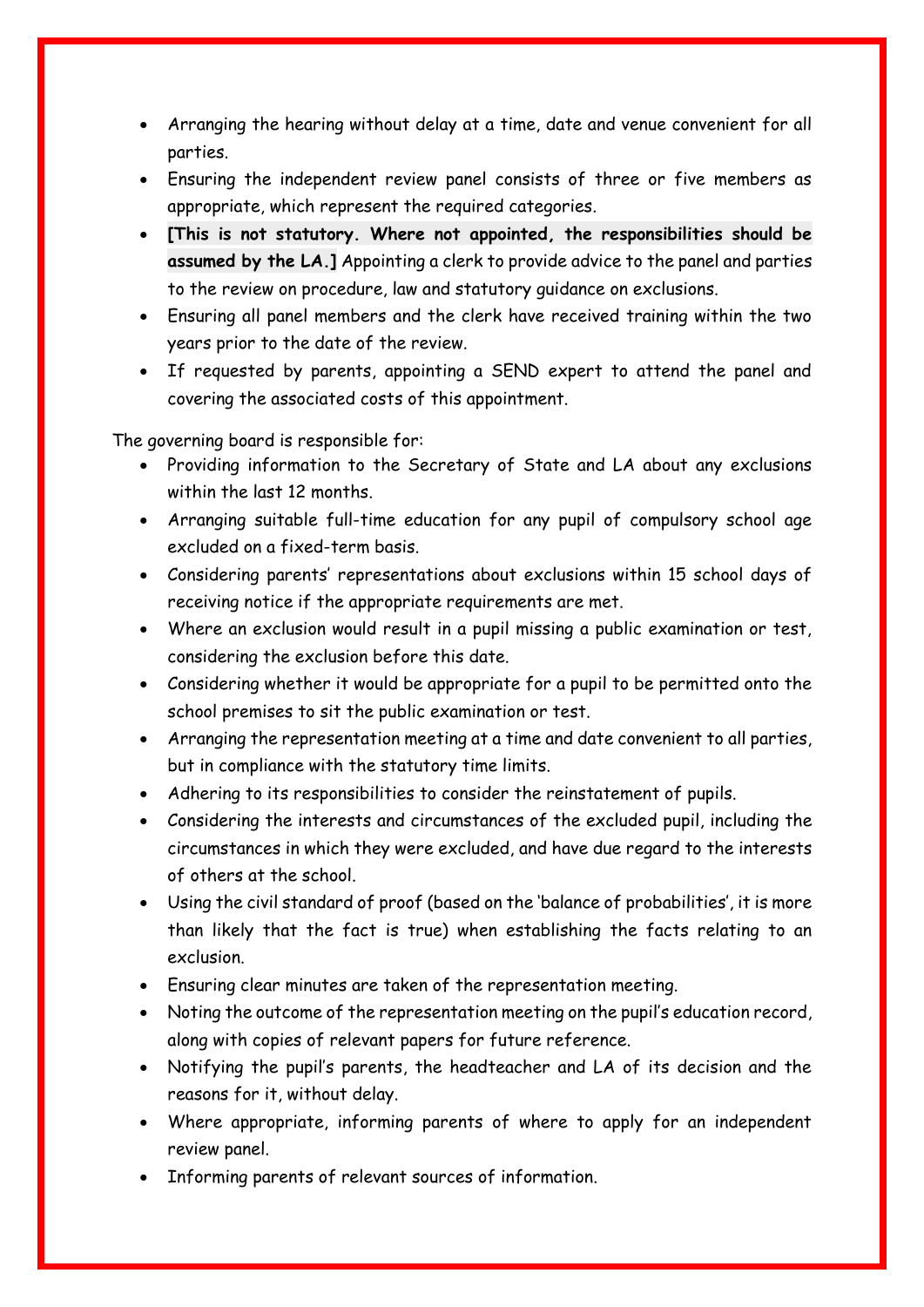- Ensuring a pupil's name is removed from the school admissions register, where appropriate.
- Reconvening within 10 school days to reconsider reinstatement of a pupil where directed to do so by the exclusions review panel.

The clerk to the exclusions review panel is responsible for:

- Making reasonable efforts to inform the appropriate individuals that they are entitled to:
	- Make written representations to the panel.
	- Attend the hearing and make oral representations to the panel.
	- Be represented.
- Making reasonable efforts to circulate copies of relevant papers at least five school days before the review to all parties.
- Giving all parties details of those attending and their role, once the position is clear.
- Attending the review and ensuring that minutes are produced in accordance with instructions from the panel.

The headteacher is responsible for:

- Implementing good levels of discipline to ensure all pupils can benefit from the opportunities provided by education and to minimise potential exclusions.
- Applying the civil standard of proof when establishing the facts in relation to an exclusion.
- Complying with their statutory duties in relation to pupils with SEND when administering the exclusion process, as outlined in the Special Educational Needs and Disabilities (SEND) Policy.
- Considering any contributing factors that are identified after an incident of poor behaviour has occurred, e.g. if a pupil has suffered bereavement, bullying or has a mental health issue.
- Considering the use of a multi-agency assessment for a pupil who demonstrates persistent disruptive behaviour.
- Reviewing the effectiveness of exclusions as a sanction, e.g. if a pupil has received multiple exclusions or is approaching the legal limit for exclusions in an academic year.
- Considering what extra support may be needed to identify and address the needs of individual pupils, particularly those with SEND, eligible for FSM, LAC and those from certain ethnic groups.
- Engaging effectively with parents in supporting the behaviour of pupils with additional needs.
- Determining whether a pupil will be excluded on disciplinary grounds.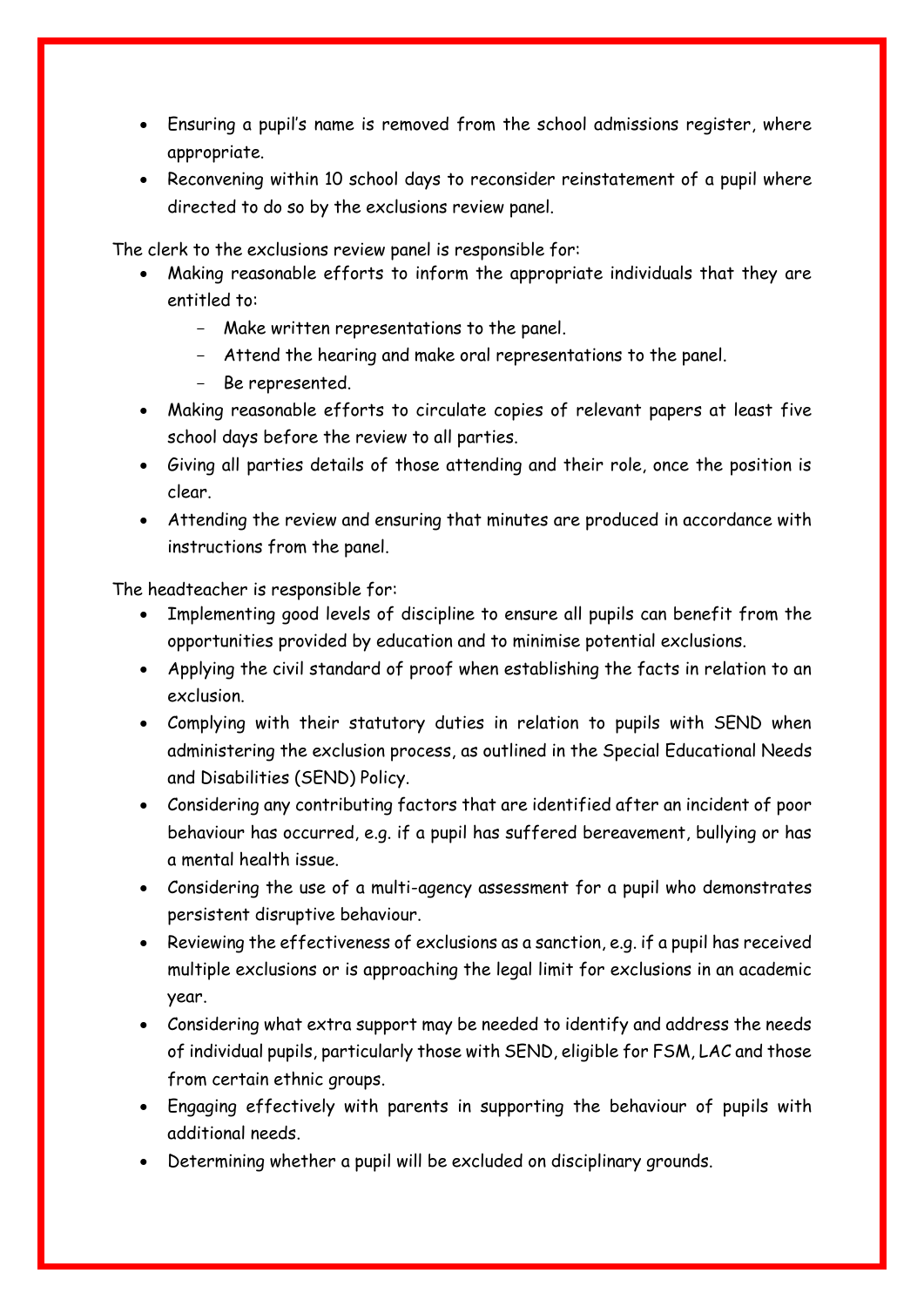- Withdrawing any exclusions that have not been reviewed by the governing board, where appropriate.
- Ensuring any decision to exclude is lawful, rational, reasonable, fair and proportionate.
- Complying with the requirements of the Equality Act 2010 when deciding whether to exclude a pupil.
- Ensuring they have considered their legal duty of care when sending a pupil home following an exclusion.
- Making the decision to exclude based on the evidence available at the time, regardless of any police investigation and/or criminal proceedings.
- Notifying a pupil's parents without delay where the decision is taken to exclude the pupil, including the days on which the parents must ensure the pupil is not present in a public place at any time during school hours, as well as any other necessary information statutorily required.
- Ensuring that all information provided to parents is clear and easily understood.
- Notifying the governing board and LA of their decision to exclude a pupil where appropriate, as well as the pupil's home authority if required.
- Notifying the governing board once per term of any exclusions not already notified.
- Organising suitable work for excluded pupils where alternative provision cannot be arranged.

## <span id="page-5-0"></span>**3. Grounds for exclusion**

The school will only exclude a pupil where it is absolutely necessary, and where all other possible disciplinary sanctions, as detailed in the school's Behaviour Policy, have failed to be successful.

The following examples of behaviour may underline the school's decision to exclude a pupil:

- Any incident which poses a risk to other pupils or members of staff, e.g. bringing a weapon onto the premises
- Any incident which breaches the law
- Persistent and severe bullying
- Verbal and physical abuse
- Constant disruption
- A single, serious and major incident, e.g. serious assault on another individual leading to injury

Pupils can be excluded on a fixed-period basis, i.e. up to 45 school days within a year, or permanently. Similarly, pupils can be permanently excluded following a fixed-period exclusion, where further evidence is presented. In all cases, the headteacher will decide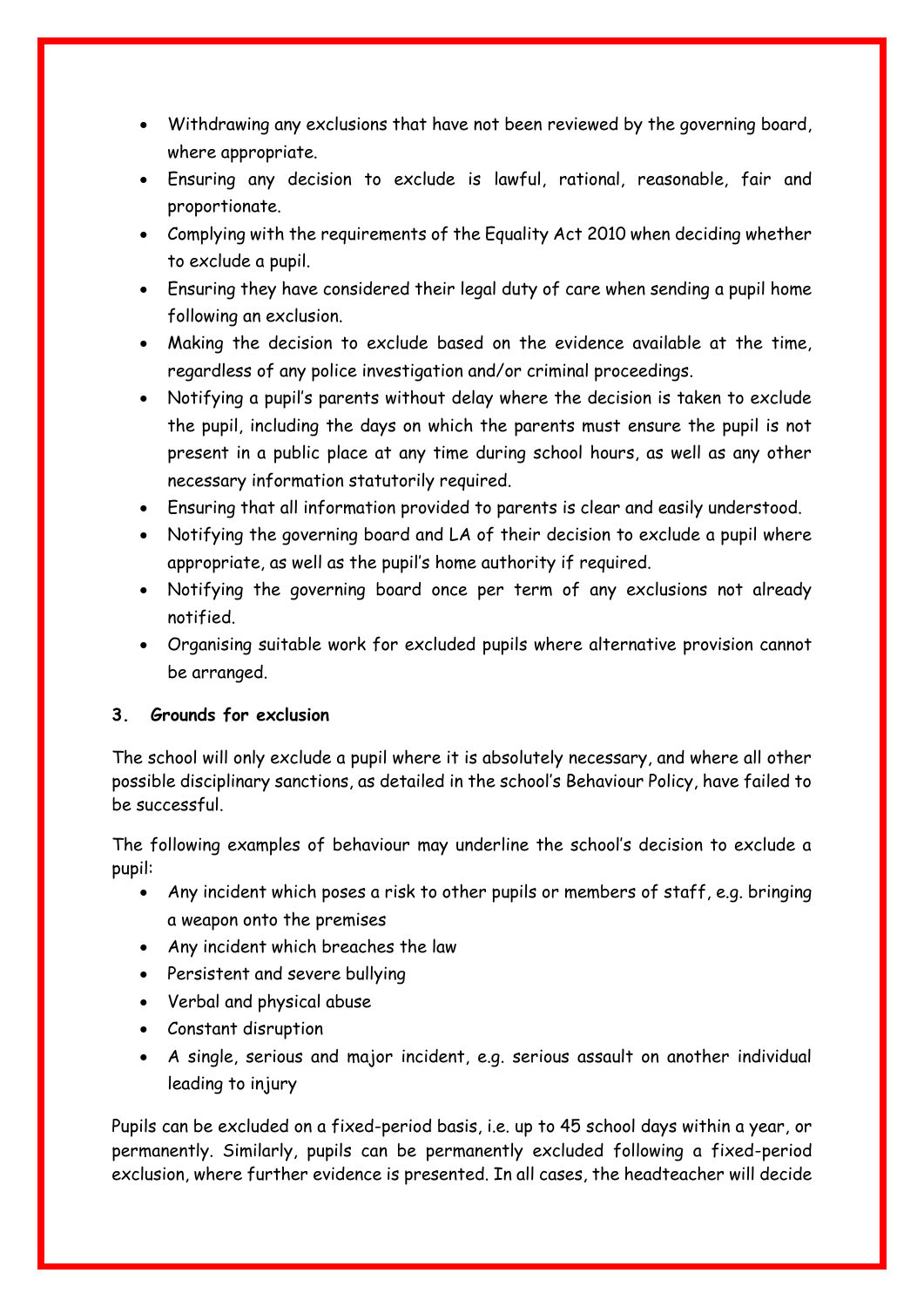which exclusion period a pupil will be subject to, depending on what the circumstances warrant.

The school has the power to direct a pupil off-site to improve their behaviour.

## <span id="page-6-0"></span>**4. The headteacher's power to exclude**

Only the headteacher has the power to exclude a pupil from the school, and is able to decide whether this is on a fixed-period or permanent basis. All exclusions will only be issued on disciplinary grounds.

The headteacher is able to exclude pupils from the premises where their behaviour is disruptive during lunchtime. All lunchtime exclusions will be counted as half of a school day. The headteacher is also able to consider a pupil's disruptive behaviour outside of the school premises as grounds for exclusion, in accordance with the school's Behaviour Policy.

When sending a pupil home following any exclusion, the headteacher will ensure that they exercise their duty of care at all times and will always inform the parents.

Any decision made to exclude a pupil will be lawful, proportionate and fair, with respect to legislation relating directly to exclusions and the school's wider legal duties, including the ECHR. At all times, the headteacher will take into account their legal duties under the Equality Act 2010 and the 'Special educational needs and disability code of practice: 0 to 25 years', ensuring that they do not discriminate on any grounds, e.g. race, sex, disability, and will not increase the severity of a pupil's exclusion on these grounds.

The headteacher will apply the civil standard of proof when responding to the facts relating to an exclusion, i.e. that 'on the balance of probabilities' it is more likely than not that the facts are true.

The headteacher may withdraw any exclusion that has not already been reviewed by the governing board.

The headteacher will not issue any 'informal' or 'unofficial' exclusions, e.g. sending a pupil home to 'cool-off', regardless of whether or not the parents have agreed to this. The headteacher will not use the threat of exclusion as a means of instructing parents to remove their child from the premises.

All exclusions will be formally recorded on the pupil information system.

## <span id="page-6-1"></span>**5. Factors to consider when excluding a pupil**

When considering the exclusion of a pupil, the headteacher will:

- Allow the pupil the opportunity to present their case.
- Take into account any contributing factors that are identified after a case of poor behaviour has occurred, e.g. if the pupil's wellbeing has been compromised, or they have been subjected to bullying.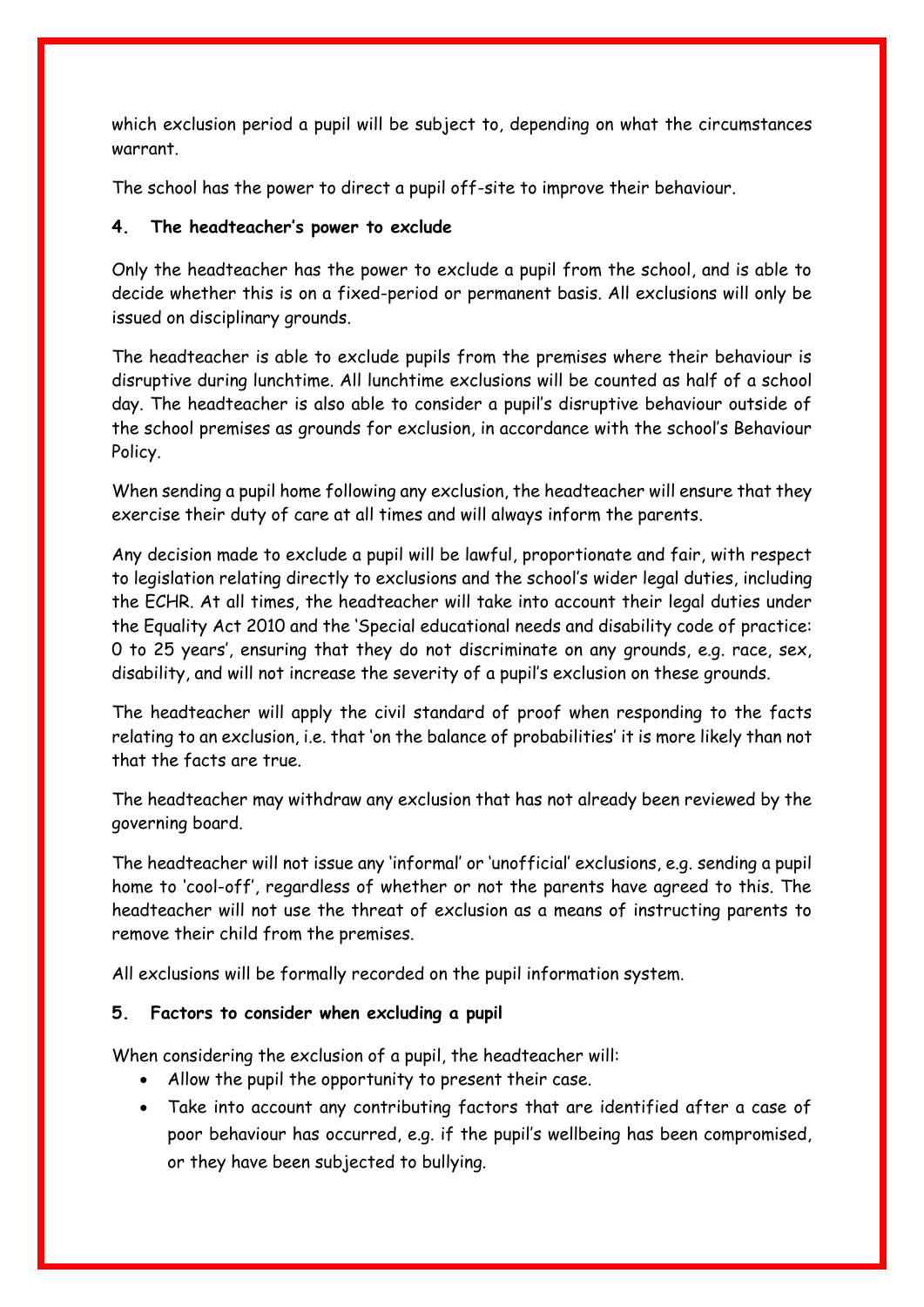- Take into consideration whether the pupil has received multiple exclusions or is approaching the legal limit of 45 excluded days per school year, and whether exclusion is serving as an effective sanction.
- Consider early intervention to address underlying causes of disruptive behaviour, including liaising with external agencies, to assess pupils who demonstrate consistently poor behaviour.

The headteacher will consider what extra support may be available for vulnerable pupil groups whose exclusion rates are higher, to reduce their risk of exclusion, including the following:

- $-LAC$
- Pupils eligible for FSM
- Pupils with SEND
- Certain ethnic groups

The headteacher will consider avoiding permanently excluding LAC, those with SEMH issues or pupils with an EHC plan. Where any member of staff has concerns about vulnerable pupil groups and their behaviour, they will report this to the headteacher, who will instigate a multi-agency assessment to determine whether the behavioural issues might be a result of educational, mental health or other needs and vulnerabilities. The full assessment procedures are outlined in the school's Social, Emotional and Mental Health (SEMH) Policy.

Where SEND or SEMH issues are identified, an individual behaviour plan will be created using the graduated response outlined in the school's Behaviour Policy. If the pupil continues to endanger the physical or emotional wellbeing of other pupils or staff, despite exhausting the graduated response process, then exclusion may be considered. In accordance with the Equality Act 2010, under no circumstances will a pupil with identified SEND or SEMH issues be excluded before the graduated response process has been completed.

Where a pupil with SEND or SEMH issues is permanently excluded because of a SENDor SEMH-related need that could not be met at the school, detailed records will be kept highlighting that these pupils are closely tracked and showing that the school has a close relationship with the pupil's next destination.

The headteacher will work in conjunction with the parents of any pupil with additional needs to establish the most effective support mechanisms.

## <span id="page-7-0"></span>**6. Duty to inform parents**

Following the headteacher's decision to exclude a pupil, they will immediately inform the parents, in person or by telephone, of the period of the exclusion and the reasons behind this.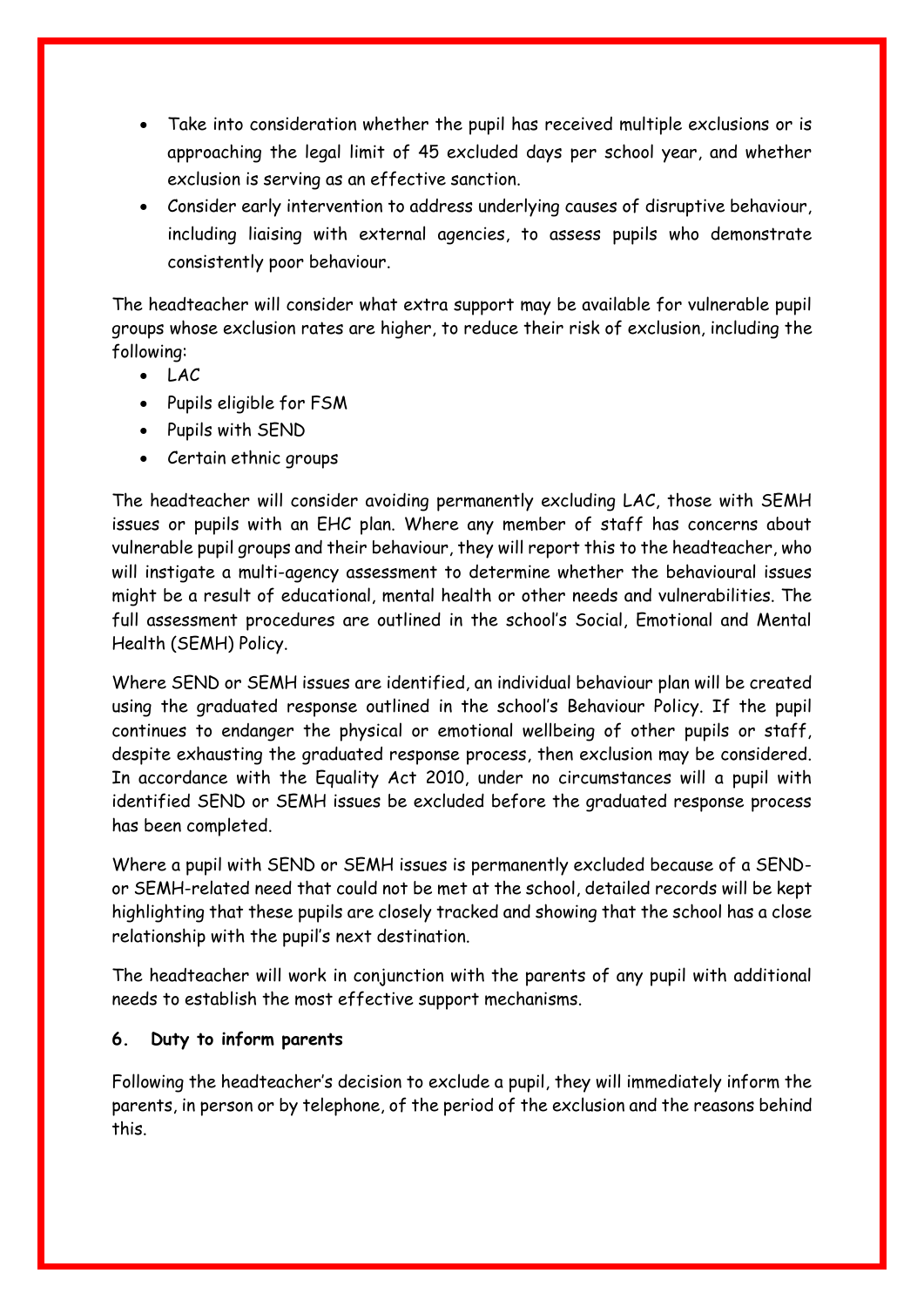The headteacher will inform the parents in writing (electronically if written permission has been received from the parents for notices to be sent this way) of the following:

- The reason(s) for the exclusion
- The length of the fixed-period exclusion or, for a permanent exclusion, the fact that it is permanent
- Their right to raise any representations about the exclusion to the governing board, including how the pupil will be involved in this and how the representations will be made
- Their right to attend a meeting where there is a legal requirement for the governing board to consider the exclusion, and the fact that they are able to bring an accompanying individual
- The arrangements that have been made for the pupil to continue their education prior to the organisation of any alternative provision, or the pupil's return to school
- Relevant sources of free, impartial information

Where the pupil is of compulsory school age, the headteacher will inform the parents by the end of the afternoon session that for the first five days of the exclusion (or until the start date of any alternative provision or the end of the exclusion where this is earlier), parents are legally required to ensure that their child is not present in a public place during school hours without justification, and that parents may receive a penalty fine if they fail to do so.

Where the headteacher has arranged alternative provision, they will also inform the parents of the following:

- The start and end date for any provision of full-time education
- The address at which the provision will take place
- Any information necessary for the pupil to identify the person they should report to on the starting date

Where the headteacher is unable to provide information on alternative provision by the end of the afternoon session, they will provide the information in a subsequent written notice without further delay, and within 48 hours of the pupil beginning the provision. If the alternative provision is due to begin before the sixth day of the exclusion, the headteacher is able to give less than 48 hours of notice, with parental consent.

If the headteacher has decided to exclude the pupil for a further fixed period following their original exclusion, or to permanently exclude them, they will notify the parents without delay and issue a new exclusion notice to parents.

### <span id="page-8-0"></span>**7. Duty to inform the governing board and LA**

The headteacher will inform the governing board and LA, without delay, of the following: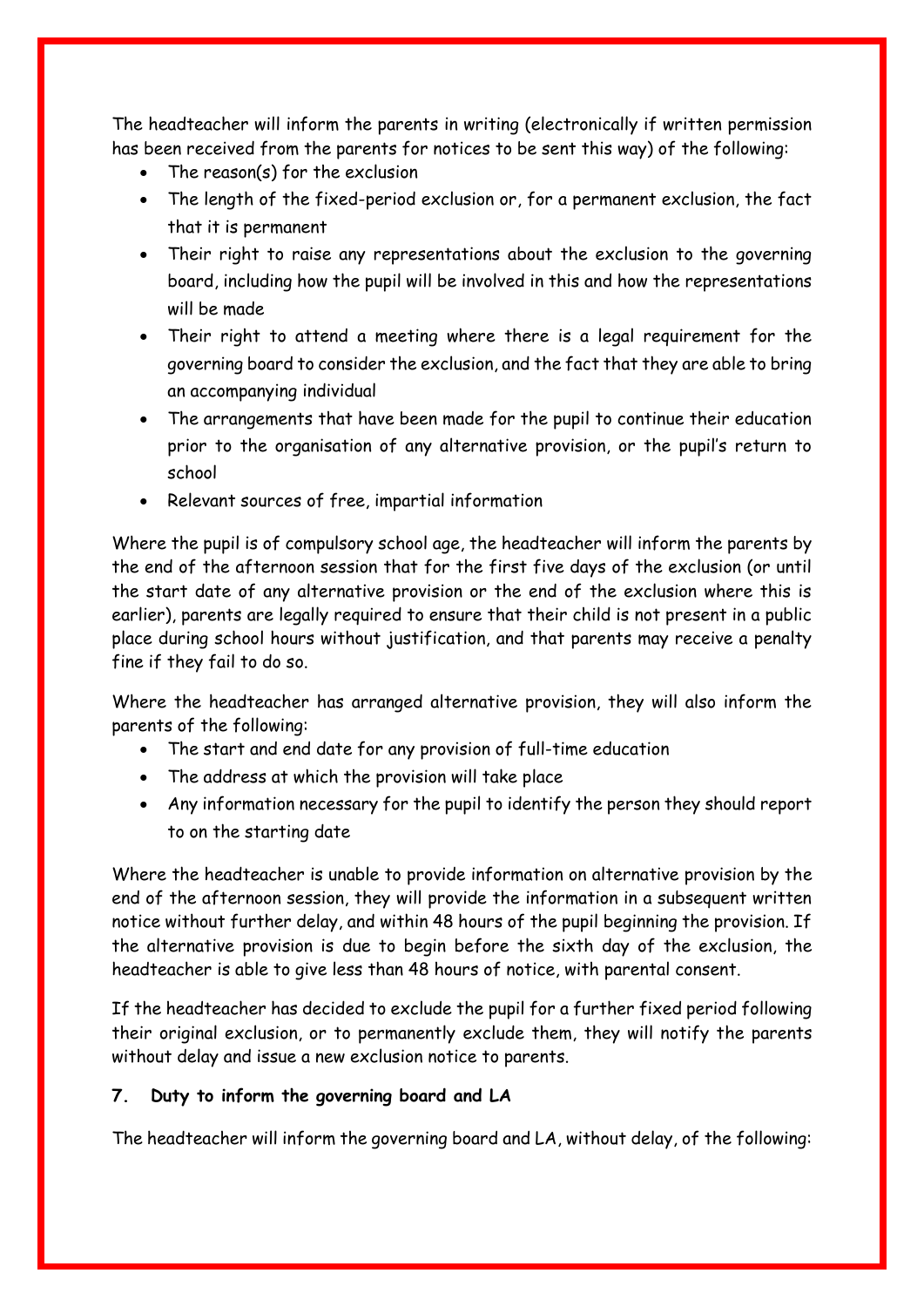- Any permanent exclusions (including where a fixed-period exclusion is followed by a decision to permanently exclude the pupil)
- Any exclusions which would result in the pupil being excluded for more than five school days in a term (or more than 10 lunchtimes)
- Any exclusions which would result in the pupil being absent from an examination or national curriculum test

For any exclusions, other than those above, the headteacher will notify the governing board and LA once per term. All notifications to the governing board and LA will include the reasons for exclusion and the duration of any fixed-period exclusion.

If the pupil who is excluded lives outside the LA in which the school is located, the headteacher will notify the pupil's 'home authority'.

## <span id="page-9-0"></span>**8. Arranging education for excluded pupils**

For any fixed-period exclusions of more than five school days, the governing board will arrange suitable full-time education for the pupil, which will begin no later than the sixth day of exclusion. Where a pupil receives consecutive fixed-period exclusions, these will be regarded as cumulative, and full-time education will still have to be provided from the sixth day of exclusion. For permanent exclusions, full-time education will also be provided for the pupil from the sixth day of exclusion.

The governing board will not arrange full-time education for any pupil who is currently in their final year of compulsory education, and who does not have any further public examinations to sit.

The governing board is aware that it is beneficial to excluded pupils to begin their alternative education arrangements before the sixth day of exclusion; therefore, the governing board will always attempt to arrange alternative provision before the sixth day of exclusion. Where it is not possible to arrange alternative provision during the first five days of exclusion, the school will ensure that they take reasonable steps to set and mark work for the excluded pupil.

If a pupil with SEND has been excluded, the governing board will ensure that:

- Any alternative provision is arranged in consultation with the pupil's parents, who are able to request preferences.
- When identifying alternative provision, any EHC plan is reviewed or the pupil's needs are reassessed, in consultation with the pupil's parents.

### <span id="page-9-1"></span>**9. Considering exclusions**

The governing board will consider any representations made by parents regarding exclusions.

Parents and, where requested, a friend or representative, the headteacher, and a member of the LA will be invited to attend any consideration of exclusions and will be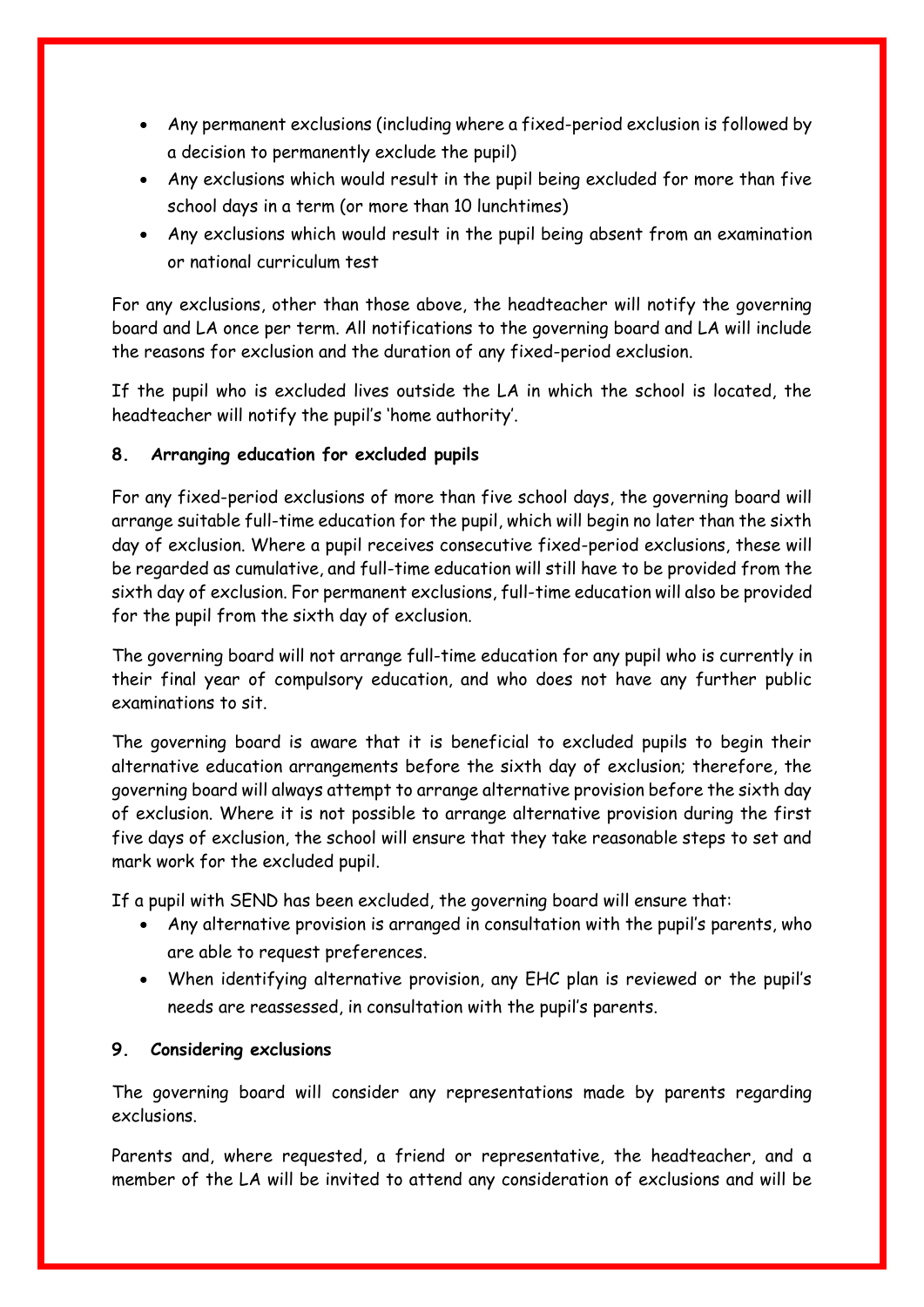able to make representations. Any meeting to consider reinstatement of a pupil will be arranged at a date and time convenient for all parties, and in compliance with any statutory time limits.

The governing board will consider the reinstatement of an excluded pupil, where:

- The exclusion is permanent.
- The exclusion is fixed-period, and would bring the pupil's total number of excluded school days to more than 15 in any given term.
- The exclusion would result in the pupil missing a public examination.

In the case of a fixed-period exclusion where the pupil's total number of excluded days is more than 5 but less than 15 school days within a term, if requested by the parents, the governing board will consider exclusions within 50 school days of receiving notification.

In the case of a fixed period exclusion, where the pupil's total number of excluded school days does not amount to more than five, in the absence of any such representations, the governing board is not required to meet and cannot direct the reinstatement of the pupil.

Where exclusion would result in a pupil missing a public examination, the governing board will consider the exclusion before the test to decide whether the pupil should be reinstated in time to take the examination.

If it is not practicable for a sufficient number of governors to consider the decision before the examination, the chair of governors will consider the exclusion alone and decide whether or not to reinstate the pupil.

In light of the above, the governing board will also consider whether it would be appropriate to allow the excluded pupil to enter the premises to take the examination.

When considering the reinstatement of an excluded pupil, the governing board will:

- Only discuss the exclusion with the parties present at the meeting.
- Ask for any written evidence prior to the meeting.
- Circulate any written evidence and information to all parties, at least five school days in advance of the meeting.
- Allow pupils and parents to be accompanied by a person of their choice to the meeting.
- Consider what reasonable adjustments need to be made to support the attendance and contribution of parties at the meeting.
- Identify the steps needed to enable and encourage the excluded pupil to attend the meeting and speak on their behalf, or how they may contribute personal views by other means if attendance is not possible.
- Consider the interests and circumstances of the excluded pupil, including the grounds for exclusion.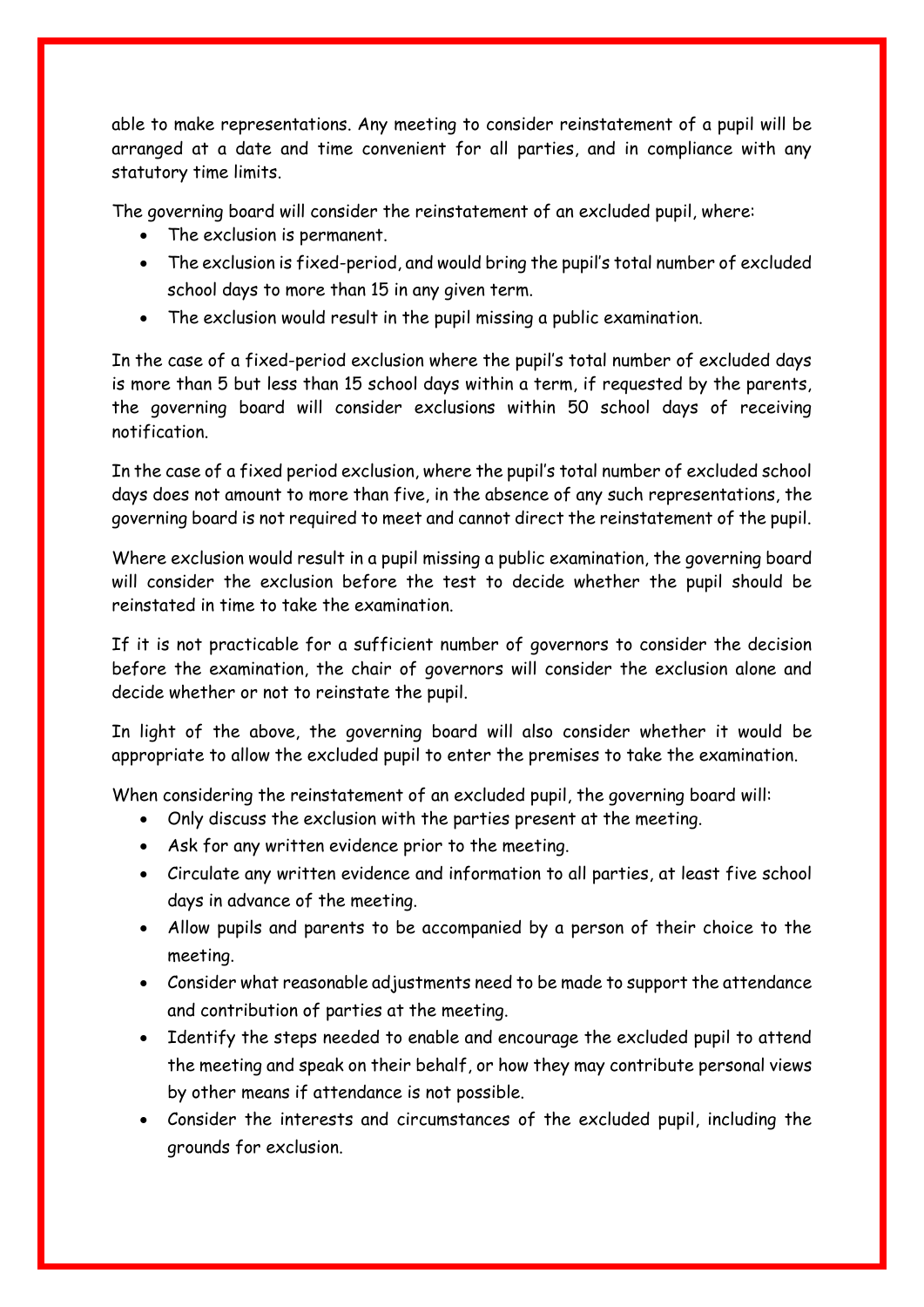## <span id="page-11-0"></span>**10. Reaching a decision**

After considering exclusions, the governing board will either:

- Decline to reinstate the pupil.
- Direct the reinstatement of the pupil immediately, or on a specified date.

If reinstatement would make no practical difference, e.g. if the pupil has already returned to school following a fixed-period exclusion or the parents make clear they do not want their child reinstated, the governing board will still consider whether the pupil should be officially reinstated, and whether the headteacher's decision to exclude the pupil was fair, lawful and proportionate, based on the evidence presented.

The governing board will apply the civil standard of proof when responding to the acts relating to an exclusion, i.e. that on the 'balance of probabilities' it is more likely than not that the facts are true.

To reach a decision, the governing board will:

- Identify the steps they intend to take to ensure that all parties involved will have the opportunity to participate and present their views.
- Ensure that minutes are taken of the meeting as a record of the evidence that was considered.
- Ask all parties to withdraw from the meeting before concluding their decision.
- Consider whether the exclusion of the pupil was lawful, proportionate and fair, taking into account the headteacher's legal duties and any evidence that was presented to the governing board in relation to the decision to exclude.
- Record the outcome of the decision on the pupil's educational records, along with copies, which will be kept for at least six months.
- Make a note of their findings, where they have considered an exclusion but cannot reinstate the pupil.

## <span id="page-11-1"></span>**11. Notification of considered exclusions**

The governing board will notify the parents of the excluded pupil, the headteacher and the LA of their decision following the consideration of an exclusion, in writing and without delay.

In the case of a permanent exclusion, where the governing board decides not to reinstate the pupil, they will notify the parents:

- That it is permanent, and their right for it to be reviewed by an independent review panel.
- Of the date by which an application for review must be made.
- Of the name and address of whom the review application should be submitted to.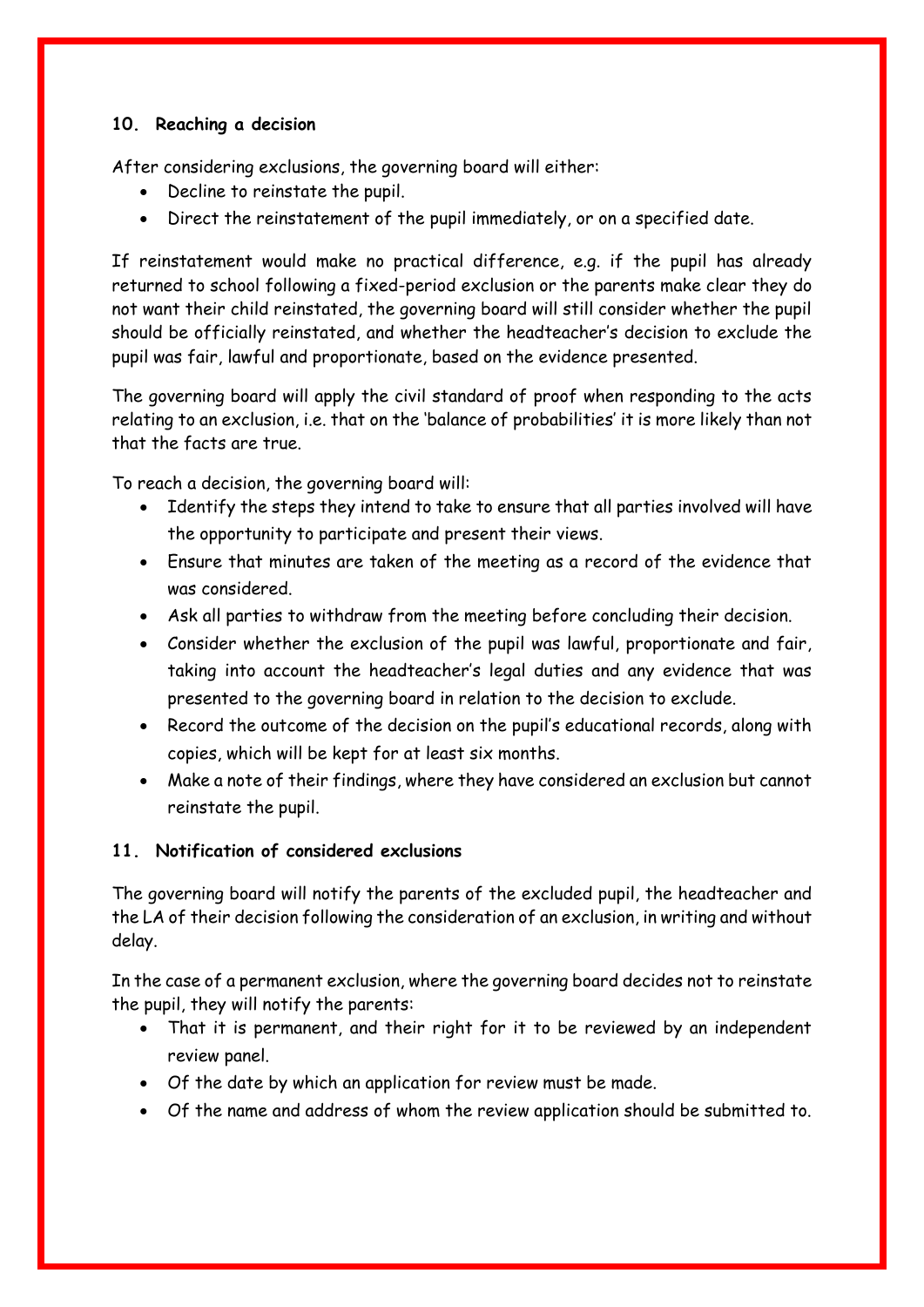- That any application should set out the grounds on which it is being made and that, where appropriate, this should include reference to how a pupil's SEND is considered relevant to the exclusion.
- That, regardless of whether a pupil has been identified as having SEND, the parents have a right to require the governing board to ensure a SEND expert attends the review.
- Of the role of the SEND expert that will attend the review, and that the parents will not be charged for this.
- That they are required to make it clear if they wish for a SEND expert to attend the review.
- That they may appoint someone at their own expense to make representations to the panel.

The governing board will also notify parents that, if they believe an exclusion has been issued as a result of discrimination, then they are required to make a claim under the Equality Act 2010 to the First-tier Tribunal (SEND), and that this should be within six months of when the discrimination allegedly took place.

After any conclusion, the governing board will notify the parents, and all other parties involved, of the decision that was made and the reasoning for this, in sufficient detail.

# <span id="page-12-0"></span>**12. Removing permanently excluded pupils from the school register**

The headteacher will remove pupils from the school register if:

- 15 school days have passed since the parents were notified of the governing board's decision not to reinstate the pupil and no application for an independent panel review has been received.
- The parents have stated in writing that they will not be applying for an independent panel review following a permanent exclusion.

If an application for an independent panel review has been made within 15 school days, the headteacher will wait until the review has been determined, or abandoned, and until the governing board has completed any reconsideration that the panel recommended or directed it to carry out, before removing the pupil from the school register.

If a pupil's name is to be removed from the register, the headteacher will make a return to the LA, which will include:

- All the particulars which were entered in the register.
- The address of any parent with whom the pupil normally resides.
- The grounds upon which the pupil's name is to be removed from the register.

Any return to the LA will be made as soon as the grounds for removal are met and no later than the date in which the pupil's name was removed.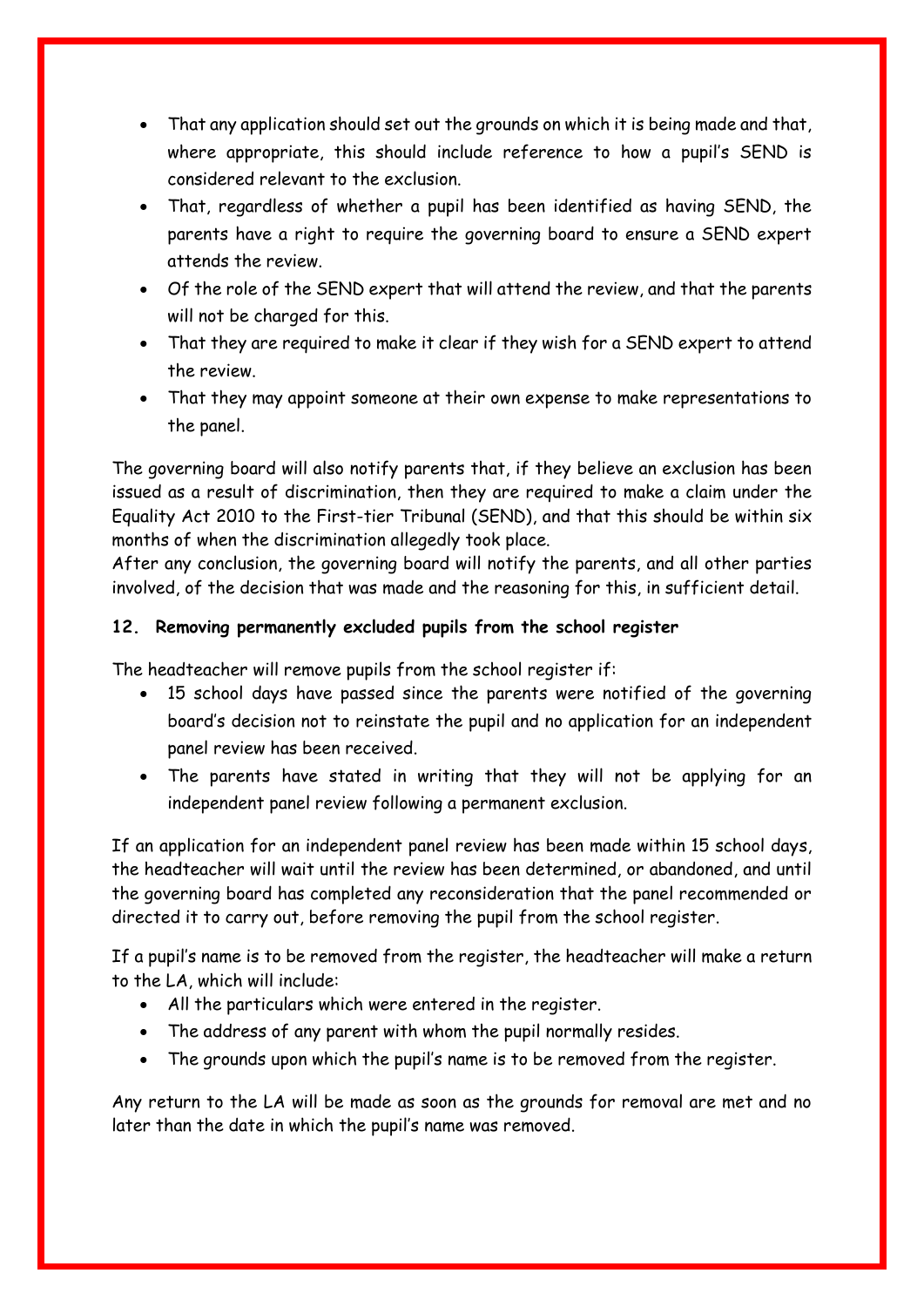If a pupil's name has been removed from the register and a discrimination claim is made, the pupil may be reinstated following a decision made by the First-tier Tribunal (SEND) or County Court.

Whilst a pupil's name remains on the admissions register, the appropriate code will be used to mark the pupil's attendance:

- Code B: Education off-site
- Code D: Dual registration
- Code E: Absent and not attending alternative provision

### <span id="page-13-0"></span>**13. Independent review panel**

The LA will review the governing board's decision not to reinstate a permanently excluded pupil if the parents submit their application for this within the required time frame.

The LA will constitute an independent review panel of three or five members that represent the following categories:

- A lay member to chair the panel. This individual will not have worked in any school in a paid capacity
- A current or former school governor who has served for at least 12 consecutive months in the last 5 years
- A headteacher or individual who has been a headteacher within the last 5 years

Parents are required to submit their applications within:

- 15 school days of the governing board's notification of their decision.
- 15 school days of the final determination of a discriminatory claim made under the Equality Act 2010.

Any application made outside of the above timeframe will not be reviewed. Parents are able to request an independent panel review even if they did not make a case to, or attend, the governing board's initial consideration of the exclusion.

The LA will adhere to all statutory guidelines when conducting an independent panel review, as outlined in the DfE's statutory guidance document 'Exclusion from maintained schools, academies and pupil referral units in England'.

### <span id="page-13-1"></span>**14. Appointing a SEND expert**

If requested by parents in their application for an independent review panel, the LA will appoint a SEND expert to attend the panel and covers the associated costs of this appointment. Parents have a right to request the attendance of a SEND expert at a review, regardless of whether the school recognises that their child has SEND.

The LA will make arrangements to indemnify the SEND expert against any legal costs and expenses reasonably incurred as a result of any decisions or actions connected to the review and which are taken in good faith.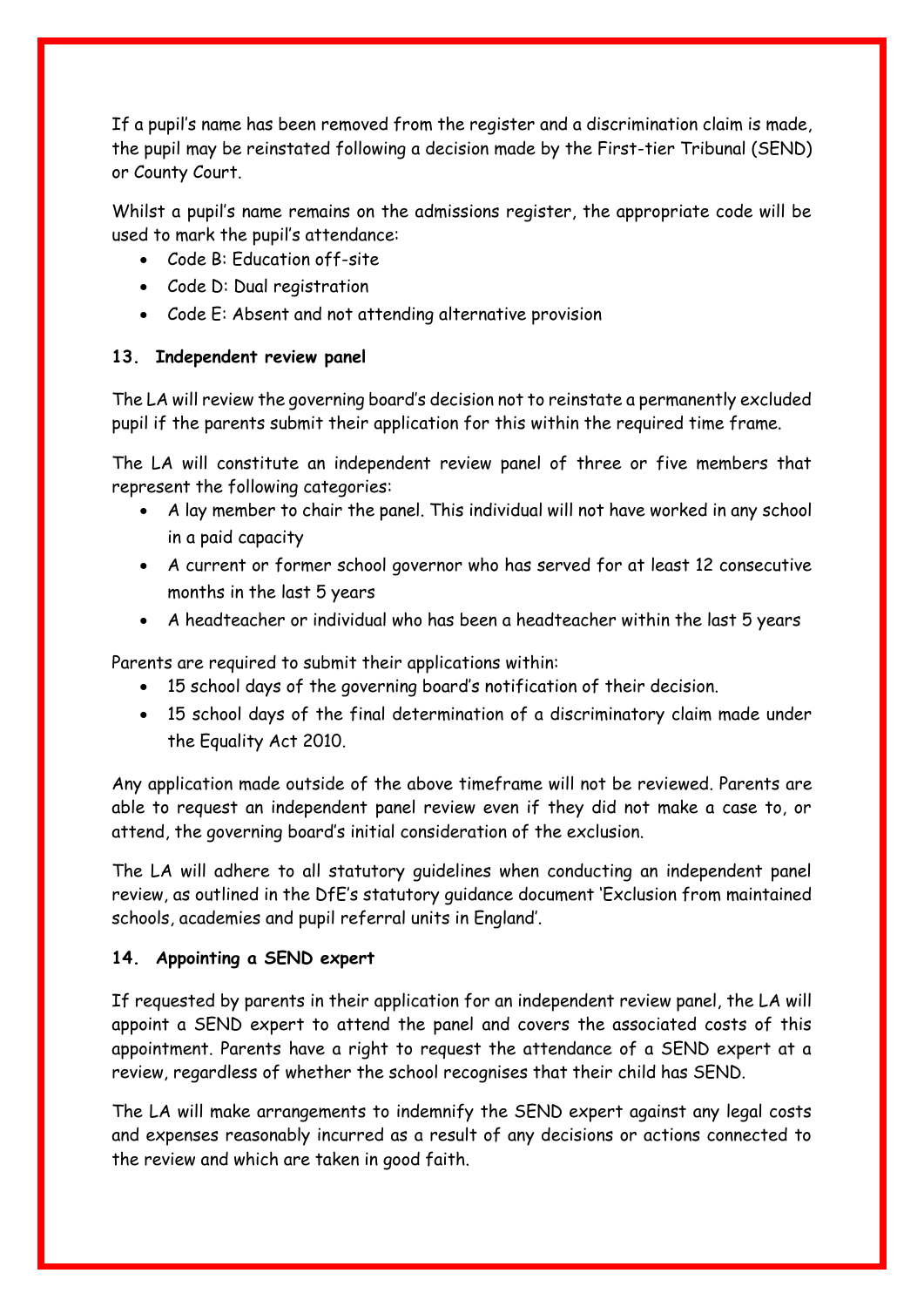An individual will not serve as a SEND expert if they have, or at any time have had, any connection with the LA, school, parents or pupil, or the incident leading to the exclusion, which might reasonably be taken to raise doubts about their ability to act impartially; however, an individual is not taken to have such a connection solely because they are an employee of the LA.

The SEND expert will be a professional with first-hand experience of the assessment and support of SEND, as well as an understanding of the legal requirements on schools in relation to SEND. Examples of suitable individuals might include educational psychologists, specialist SEND teachers, SENCOs and behaviour support teachers.

Recently retired individuals are not precluded from fulfilling this role; however, during interview, the LA will assess the knowledge of such individuals in order to ensure that they have a good understanding of current practice and the legal requirements on schools in relation to SEND.

Whilst individuals are not automatically taken to be partial simply because they are an employee of, or contracted by, the LA, they will not have had any previous involvement in the assessment or support of SEND for the excluded pupil, or siblings of the excluded pupil. The LA will request that prospective SEND experts declare any conflict of interest at the earliest opportunity.

The final decision on the appointment of a SEND expert is for the LA to make, but it will take reasonable steps to ensure that parents have confidence in the impartiality and capability of the SEND expert. Where possible, this will include offering parents a choice of SEND expert. In order to meet its duties within the statutory time frame, the LA will consider maintaining a list of individuals capable of performing the role of SEND expert in advance of a request.

The LA will determine the amount of any payment in relation to the appointment of the SEND expert, such as financial loss, travel and subsistence allowances.

### <span id="page-14-0"></span>**15. The role of a SEND expert**

The SEND expert's role is analogous to an expert witness, providing (orally and/or written) impartial advice to the panel on how SEND might be relevant to the exclusion. The SEND expert will base their advice on the evidence provided to the panel. The SEND expert's role does not include making an assessment of the pupil's SEND.

The focus of the SEND expert's advice will be on whether the school's policies which relate to SEND, or the application of these policies in relation to the excluded pupil, were legal, reasonable and procedurally fair. If the SEND expert believes that this was not the case, they will, where possible, advise the panel on the possible contribution this could have made to the circumstances of the pupil's exclusion.

Where the school does not recognise that a pupil has SEND, the SEND expert will advise the panel on whether they believe the school acted in a legal, reasonable and procedurally fair way with respect to the identification of any SEND that the pupil may potentially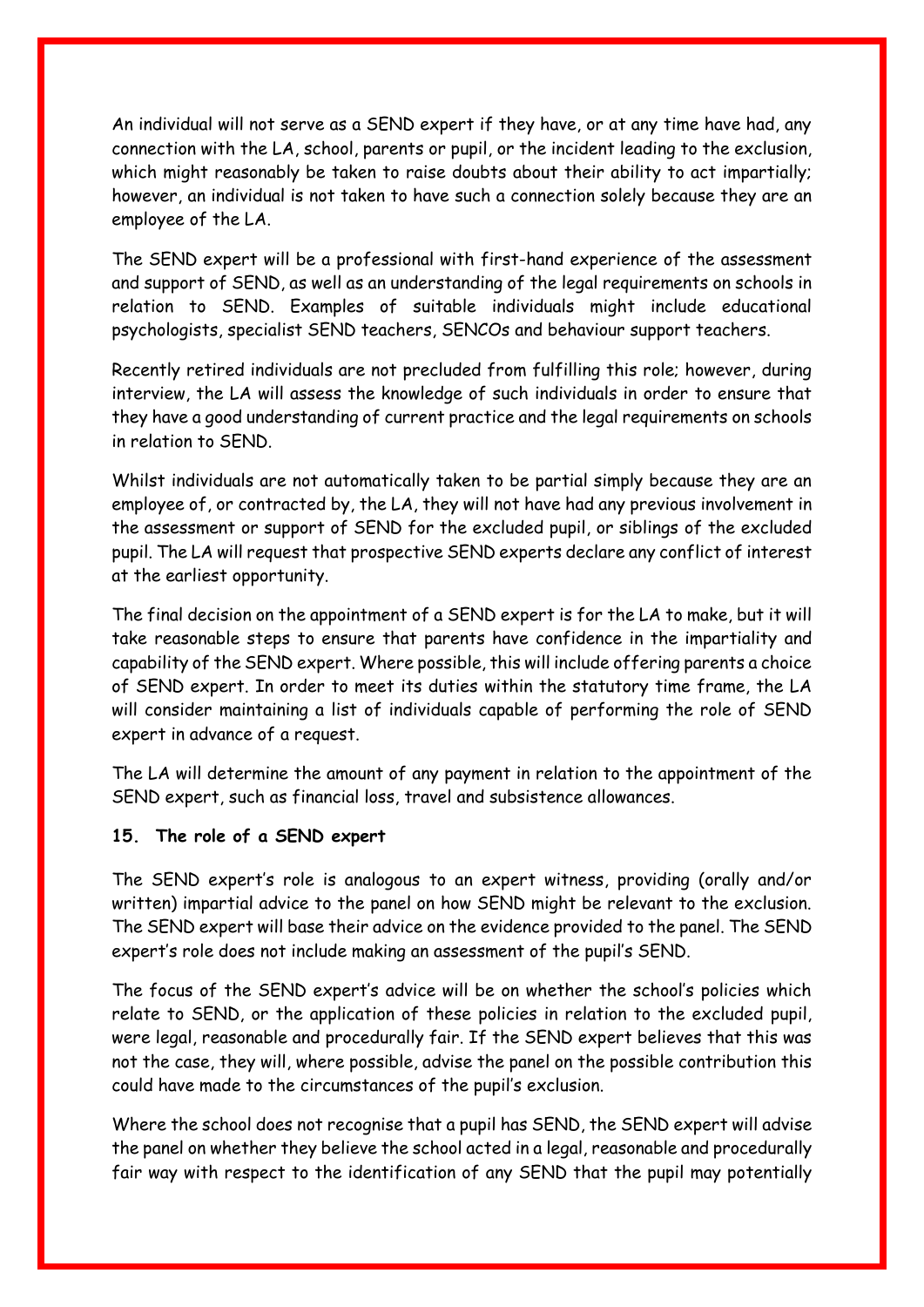have, and any contribution that this could have made to the circumstances of the pupil's exclusion.

The SEND expert will not criticise a school's policies or actions simply because they believe a different approach should have been followed or because another school might have taken a different approach.

### <span id="page-15-0"></span>**16. Appointing a clerk**

The LA will decide whether to appoint a clerk to the independent review panel, or to make alternative arrangements to administer the panel.

Where a clerk is appointed, the LA will ensure that the clerk did not serve as clerk to the governing board when the decision was made not to reinstate the pupil.

### <span id="page-15-1"></span>**17. The role of a clerk**

The clerk's role is to provide advice to the panel and parties to the review on procedure, law and statutory guidance on exclusions.

The clerk will:

- Identify, in advance of the meeting, whether the excluded pupil wishes to attend the panel hearing, taking reasonable steps to enable the pupil to feedback their views, irrespective of their attendance.
- Identify, in advance of the meeting, whether any alleged victims of the incident(s) leading up to the exclusion wish to attend the panel hearing, taking reasonable steps to enable them to feedback their views, irrespective of their attendance.
- Ensure that the panel is able to hear from any witnesses to the incident(s) leading to the exclusion, taking into account the fact that some of these people may be pupils at the school. Pupils under 18 will not be allowed to appear in person without parental consent.
- Inform the parents, headteacher, governing board and the LA, that they are entitled to make oral and written representations to the panel, attend the hearing, and be represented.
- Ensure that all parties are:
	- Provided with copies of relevant papers at least five school days before the review, notifying the panel if any requested documents have not been provided in case the panel wishes to adjourn until a later date.
	- Informed about who is attending the meeting, and what their roles are.
- Attend the review and ensure that minutes are produced in accordance with instructions from the independent review panel.

Where a clerk is not appointed, the LA will undertake the functions outlined above.

<span id="page-15-2"></span>**18. The duties of the independent review panel**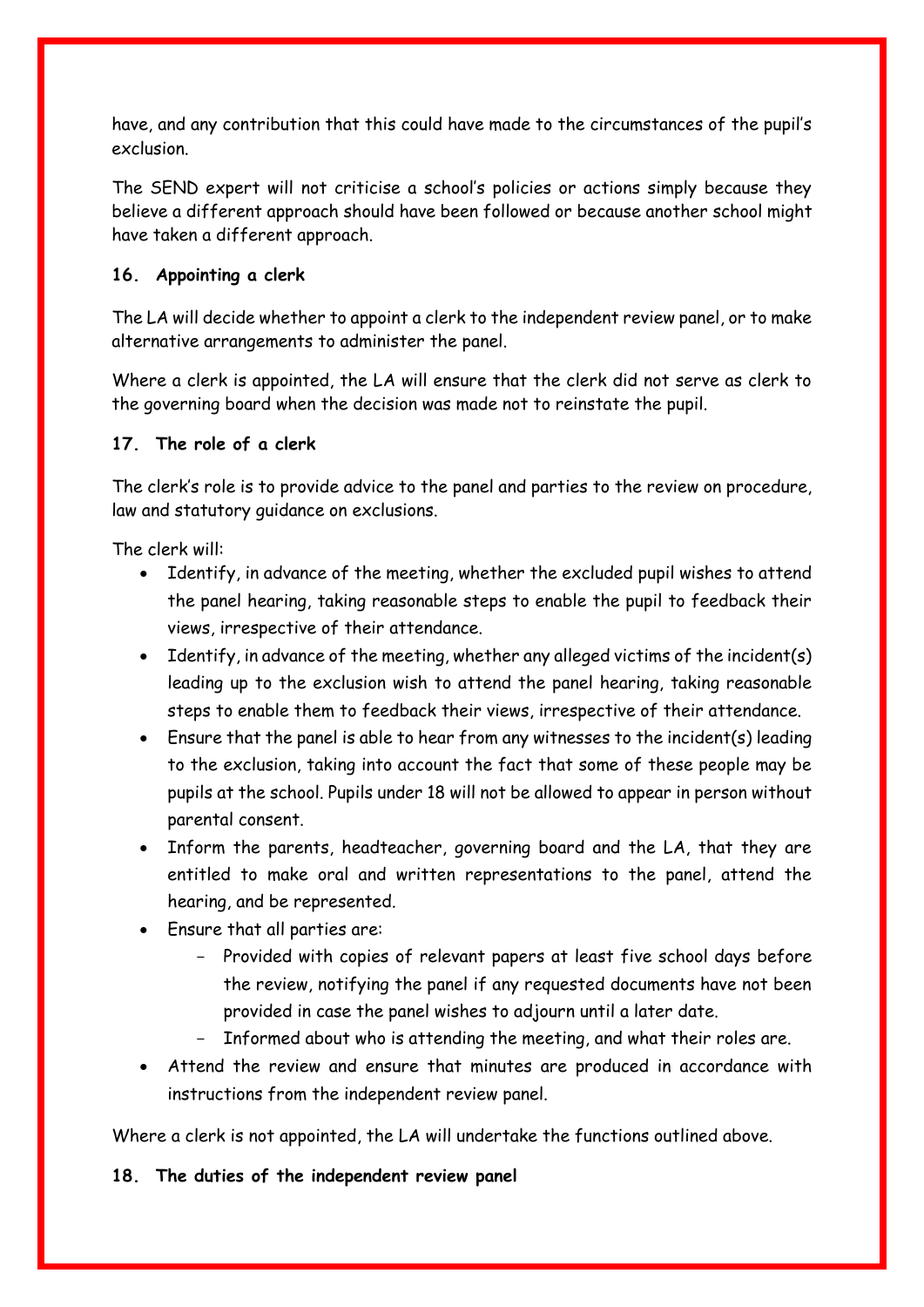The role of the panel is to review the governing board's decision not to reinstate a permanently excluded pupil. In reviewing the decision, the panel will consider the interests and circumstances of the excluded pupil, including the circumstances in which the pupil was excluded, and have regard to the interests of other pupils and people working at the school. The panel will apply the civil standard of proof, rather than the criminal standard of 'beyond reasonable doubt'.

Following the review, the panel will do one of the following:

- Uphold the decision
- Recommend that the governing board reconsiders reinstatement
- Quash the decision and direct that the governing board reconsiders reinstatement

The panel's decision does not have to be unanimous and can be decided by a majority vote. It is binding on the pupil, parents, the governing board, headteacher and the LA.

### <span id="page-16-0"></span>**19. Reconsidering reinstatement following a review**

Where the independent review panel instructs the governing board to reconsider their decision not to reinstate a pupil, they will do so within 10 school days of being given notice of the review panel's decision.

The school is aware that if, following an instruction to reconsider, the governing board does not offer to reinstate the pupil, then a  $£4,000$  adjustment will be made to the school's budget.

Where the independent review panel recommends that the governing board should reconsider their decision not to reinstate a pupil, they will do so within 10 school days of being given notice of the review panel's decision. The school is aware that if, following a recommendation to reconsider, the governing board does not offer to reinstate the pupil, it will not be subject to a financial adjustment. If, following reconsideration, the governing board offers to reinstate the pupil but the parents decline, no adjustment will be made to the school's budget.

Following reconsideration, the governing board will notify the parents, the headteacher and the LA of their reconsidered decision and the reasons for this.

### <span id="page-16-1"></span>**20. Criminal investigations**

The headteacher will not postpone taking a decision to exclude a pupil due to a police investigation being underway, or any criminal proceedings that are in place.

Particular consideration will be given by the headteacher when deciding to exclude a pupil where evidence is limited by a police investigation, to ensure that any decision made is fair and reasonable.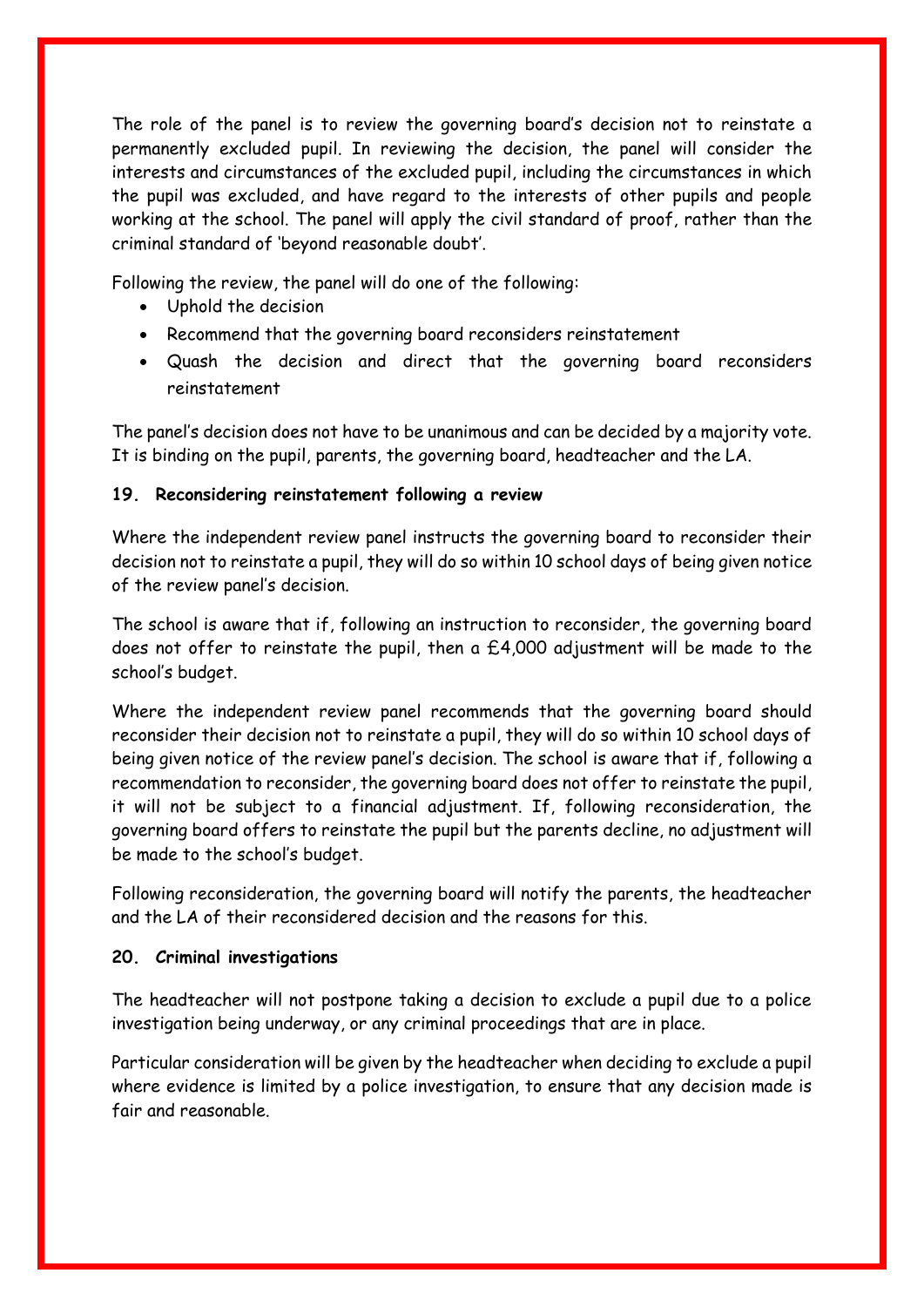If the governing board is required to consider the headteacher's decision in these circumstances, they will not postpone the meeting and will make a decision based on the evidence available.

#### <span id="page-17-0"></span>**21. Training requirements**

The LA will ensure that all independent review panel members and clerks have received training within the two years prior to the date of the review. Training will cover:

- The requirements of the legislation, regulations and statutory guidance governing exclusions.
- The need for the panel to observe procedural fairness and the rules of natural justice.
- The role of the chair of a review panel.
- The role of the clerk to a review panel.
- The duties of headteachers, governing boards and the panel under the Equality Act 2010.
- The effect of section 6 of the Human Rights Act 1998 and the need to act in a manner compatible with human rights protected by that Act.

Clerks will also have an up-to-date understanding on developments in case law which are relevant to exclusion.

### <span id="page-17-1"></span>**22. Monitoring and review**

This policy will be reviewed annually by the headteacher in conjunction with the governing board.

All members of staff will be required to familiarise themselves with this policy as part of their induction programme.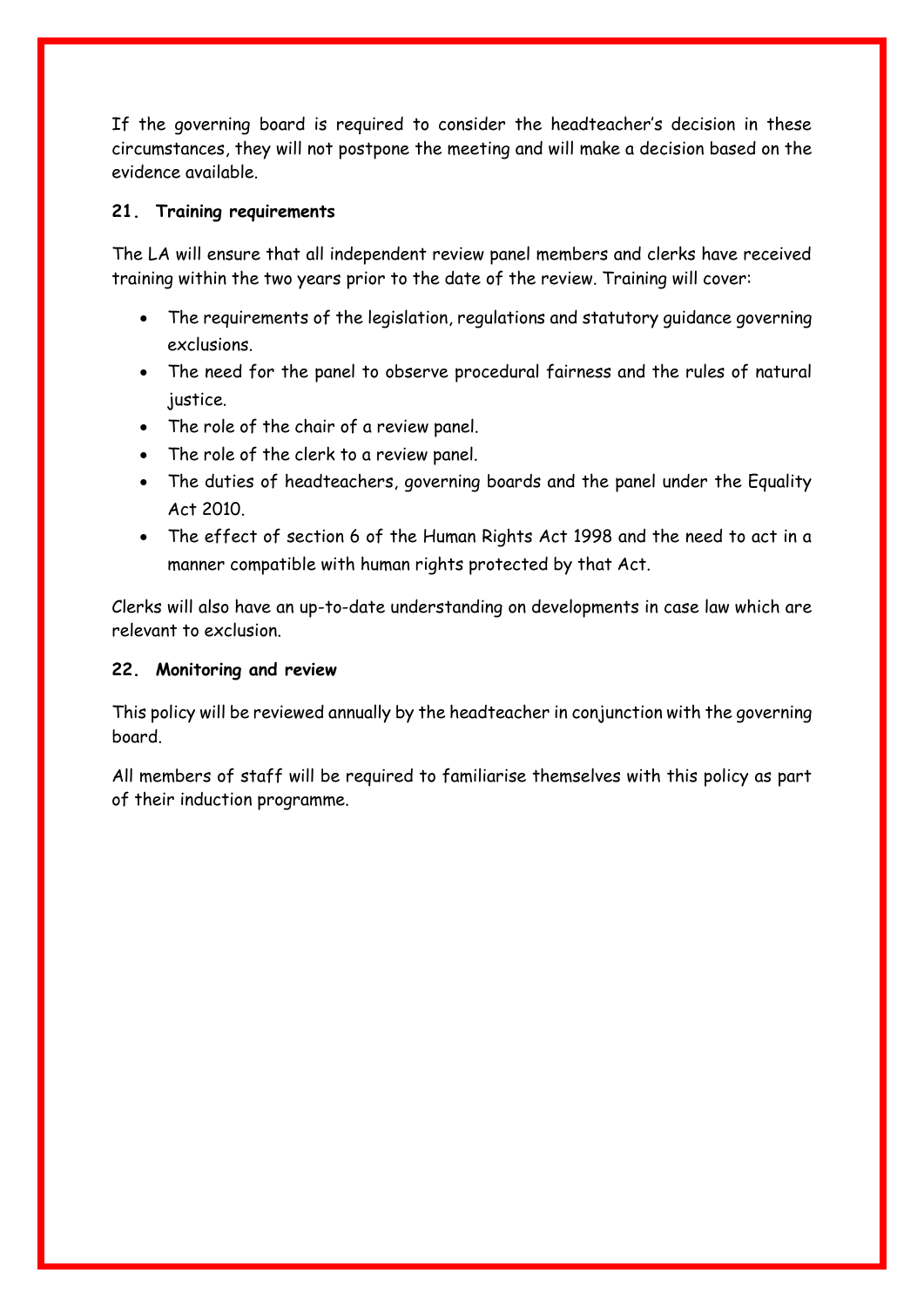<span id="page-18-0"></span>